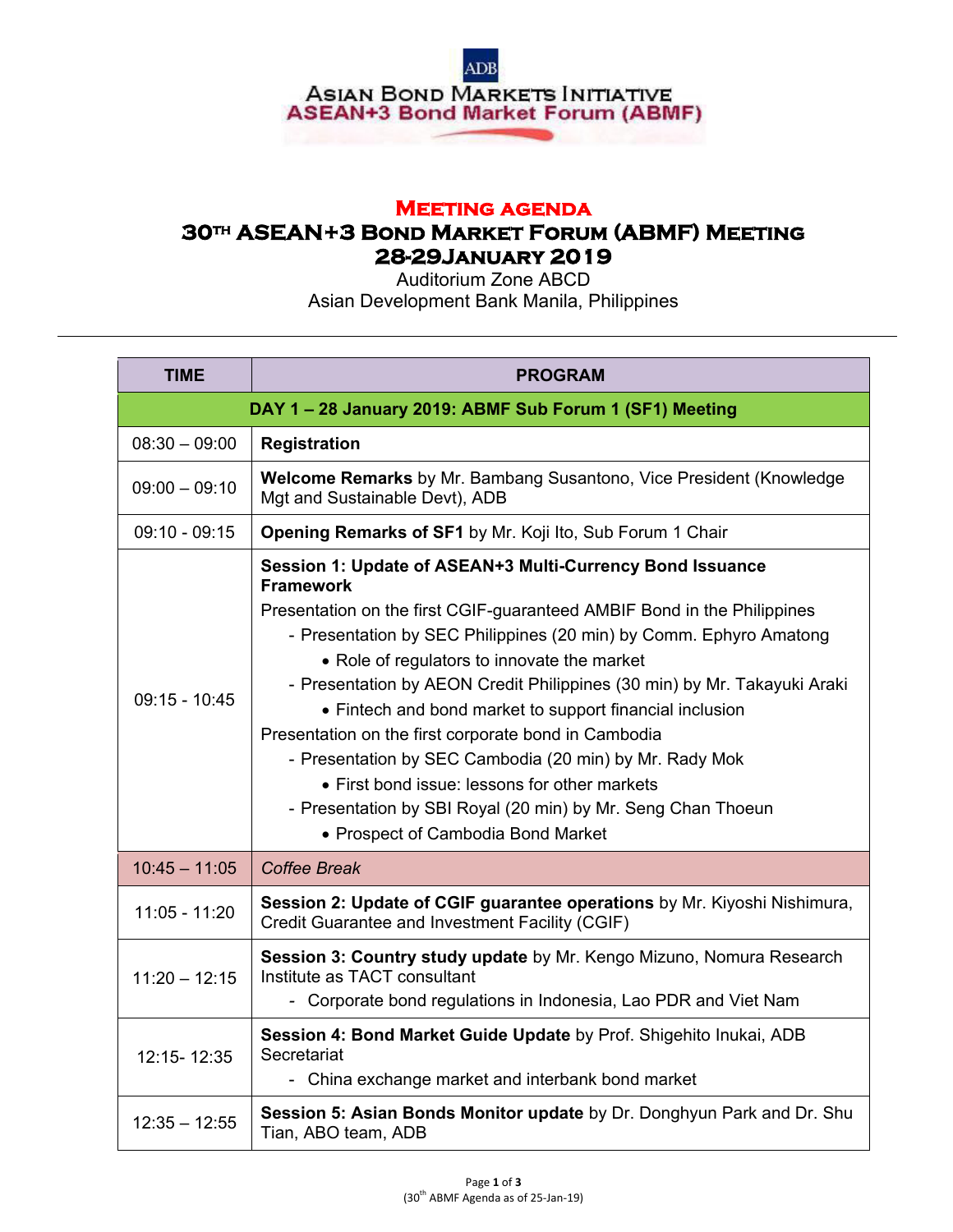## **ADB ASIAN BOND MARKETS INITIATIVE**<br>ASEAN+3 Bond Market Forum (ABMF)

| <b>TIME</b>                                             | <b>PROGRAM</b>                                                                                                                                                                                                                                                                                                                                                                                                                                                                                                        |  |
|---------------------------------------------------------|-----------------------------------------------------------------------------------------------------------------------------------------------------------------------------------------------------------------------------------------------------------------------------------------------------------------------------------------------------------------------------------------------------------------------------------------------------------------------------------------------------------------------|--|
| $12:55 - 13:00$                                         | Closing Remarks by Mr. Koji Ito, Sub Forum 1 Chair                                                                                                                                                                                                                                                                                                                                                                                                                                                                    |  |
| $13:00 - 14:10$                                         | Lunch (EDR Coffee Lounge, 2 <sup>nd</sup> Floor)                                                                                                                                                                                                                                                                                                                                                                                                                                                                      |  |
| <b>ABMF Sub Forum 2 (SF2) Meeting</b>                   |                                                                                                                                                                                                                                                                                                                                                                                                                                                                                                                       |  |
| $14:10 - 14:15$                                         | Opening Remarks by Mr. Seung-Kwon Lee, Sub Forum 2 Chair                                                                                                                                                                                                                                                                                                                                                                                                                                                              |  |
| $14:15 - 14:30$                                         | Session 6: Recap of account structure study and taxation by Messrs.<br>Shinya Kim, Daisuke Kim & Naotaka Shibasaki, NTT DATA System<br>Technologies Inc., International Expert                                                                                                                                                                                                                                                                                                                                        |  |
| $14:30 - 15:00$                                         | Session 7: Update on the New Registry of Scripless Securities (nRoSS) in<br>the Philippines by DTOP Erwin Sta. Ana, Bureau of Treasury of the<br>Philippines                                                                                                                                                                                                                                                                                                                                                          |  |
|                                                         | - Improvements in account structure management                                                                                                                                                                                                                                                                                                                                                                                                                                                                        |  |
| $15:00 - 15:15$                                         | Session 8: Progress and update on standardization in the Philippines by<br>by Ms. Cornelia Dagdag, PH-NMPG                                                                                                                                                                                                                                                                                                                                                                                                            |  |
| $15:15 - 15:35$                                         | <b>Coffee Break</b>                                                                                                                                                                                                                                                                                                                                                                                                                                                                                                   |  |
| $15:35 - 15:55$                                         | Session 9: Progress and update on standardization in the region by Ms.<br>Cindy Foo, SWIFT                                                                                                                                                                                                                                                                                                                                                                                                                            |  |
| $15:55 - 16:05$                                         | <b>Wrap-up</b> by Mr. Satoru Yamadera, ADB Secretariat                                                                                                                                                                                                                                                                                                                                                                                                                                                                |  |
|                                                         | Slideline meetings between the members and the Secretariat team<br>- The secretariat will request a meeting with selected members.                                                                                                                                                                                                                                                                                                                                                                                    |  |
| 17:30                                                   | Welcome cocktail (ADB Central Courtyard)                                                                                                                                                                                                                                                                                                                                                                                                                                                                              |  |
| DAY 2 - 29 January 2019: ABMF Sub Forum 2 (SF2) Meeting |                                                                                                                                                                                                                                                                                                                                                                                                                                                                                                                       |  |
| $08:30 - 09:00$                                         | <b>Registration</b>                                                                                                                                                                                                                                                                                                                                                                                                                                                                                                   |  |
| $09:00 - 10:20$                                         | Session 10: WG-Cross-Border Collateral and Repo<br>Recap of WGCR discusson by Messrs. Shinya Kim, Daisuke Kim &<br>Naotaka Shibasaki, NTT DATA System Technologies Inc., International<br>Expert (15 min)<br>- Study on prime collateral usage in Asia by Dr. Gong Pil Choi, Korea<br>Institute of Finance (20 min)<br>Presentation by Mr. Eric Chng, BNY Mellon on APAC Hub (15 min)<br>$\overline{\phantom{0}}$<br>Presentation by Mr. Fei Tao, CCDC on cross-border collateral service<br>Ξ.<br>$(30 \text{ min})$ |  |
| $10:20 - 10:40$                                         | Coffee break                                                                                                                                                                                                                                                                                                                                                                                                                                                                                                          |  |